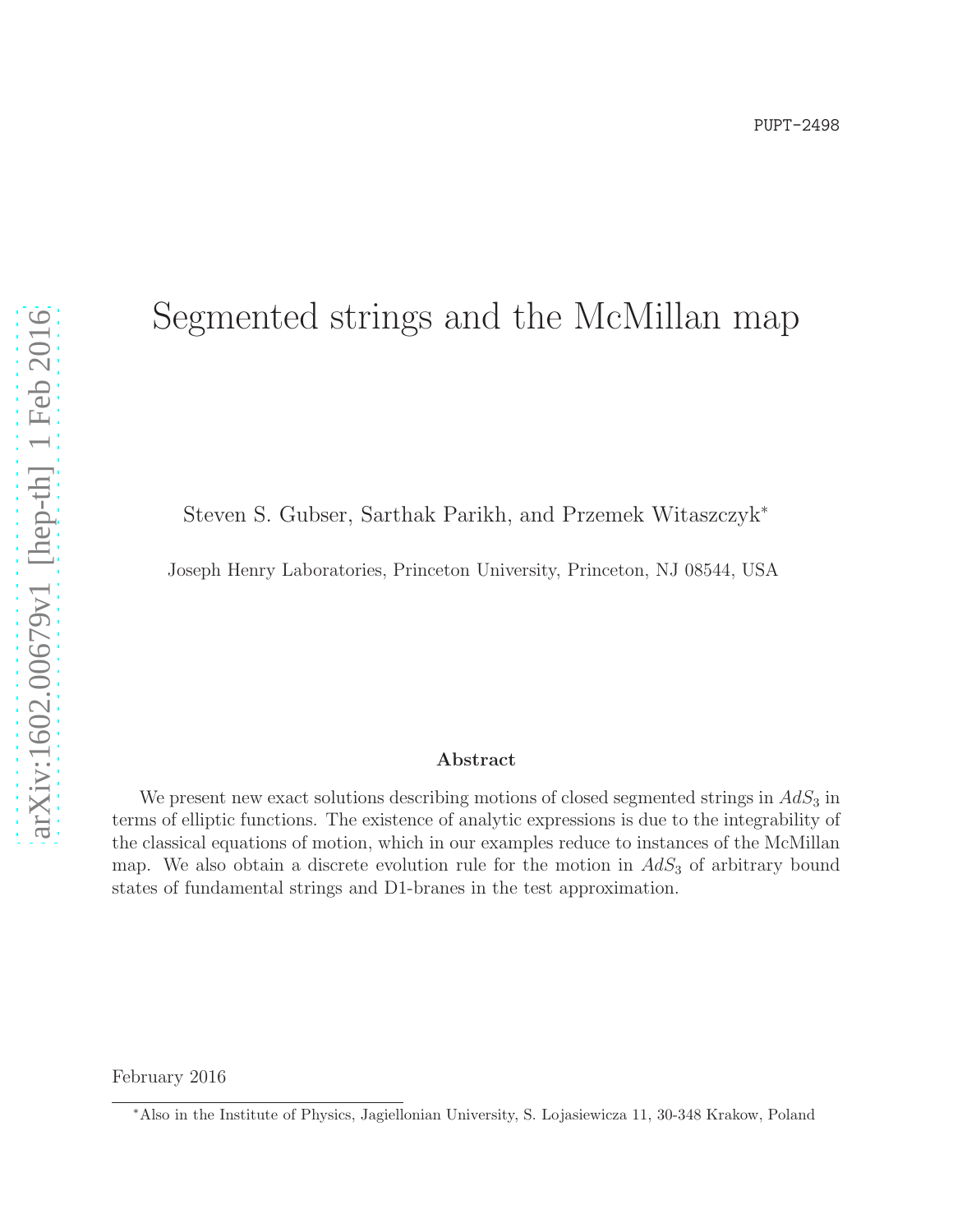# Contents

|                | 1 Introduction                                                                                 | $\mathbf{1}$   |
|----------------|------------------------------------------------------------------------------------------------|----------------|
|                | Global coordinates and string actions                                                          | 3              |
| 3 <sup>1</sup> | An interpolation ansatz                                                                        | $\overline{4}$ |
|                | 3.1                                                                                            | -6             |
| 4              | The McMillan map                                                                               | 8              |
|                | 4.1                                                                                            | - 8            |
|                | 4.2                                                                                            | -9             |
|                | 4.3                                                                                            | 11             |
|                | 4.4                                                                                            | 13             |
|                | An example: the regular hexagon $\dots \dots \dots \dots \dots \dots \dots \dots \dots$<br>4.5 | 14             |
| $5^{\circ}$    | <b>Discussion</b>                                                                              | 16             |

# <span id="page-1-0"></span>1 Introduction

Segmented strings, as introduced in [\[1,](#page-17-0) [2\]](#page-17-1), are strings whose shape at a given time is piecewise linear, or as close to piecewise linear as the ambient curved spacetime permits. They generalize time-honored constructions [\[3,](#page-17-2) [4\]](#page-17-3) which play a role in the Lund model of hadronization. At first glance, segmented strings seem similar to a discretization of the string worldsheet as appropriate to an approximate numerical treatment of classical string motions (see [\[5\]](#page-17-4) for interesting related work). Indeed it was conjectured in [\[2\]](#page-17-1) that segmented string motions are dense in the set of all possible classical motions. But segmented strings themselves involve no approximations. Their purely algebraic formulation provides an interesting opportunity for exact results.

In  $[2]$ , examples of closed segmented strings in  $AdS_3$  were exhibited where at each time slice the shape of the string respected a particular dihedral symmetry. The particular examples showed  $D_3$  and  $D_4$  symmetry.  $D_3$  and  $D_4$  are the symmetry groups of an equilateral triangle and of a square, respectively, but in [\[2\]](#page-17-1) the initial shapes of the string were hexagonal in the  $D_3$  case and octagonal in the  $D_4$  case, and by extension these cases were referred to in [\[2\]](#page-17-1) as the regular hexagon and the regular octagon.

It was observed numerically in [\[2\]](#page-17-1) that the global times  $\Delta \tau_i$  between kink collisions in the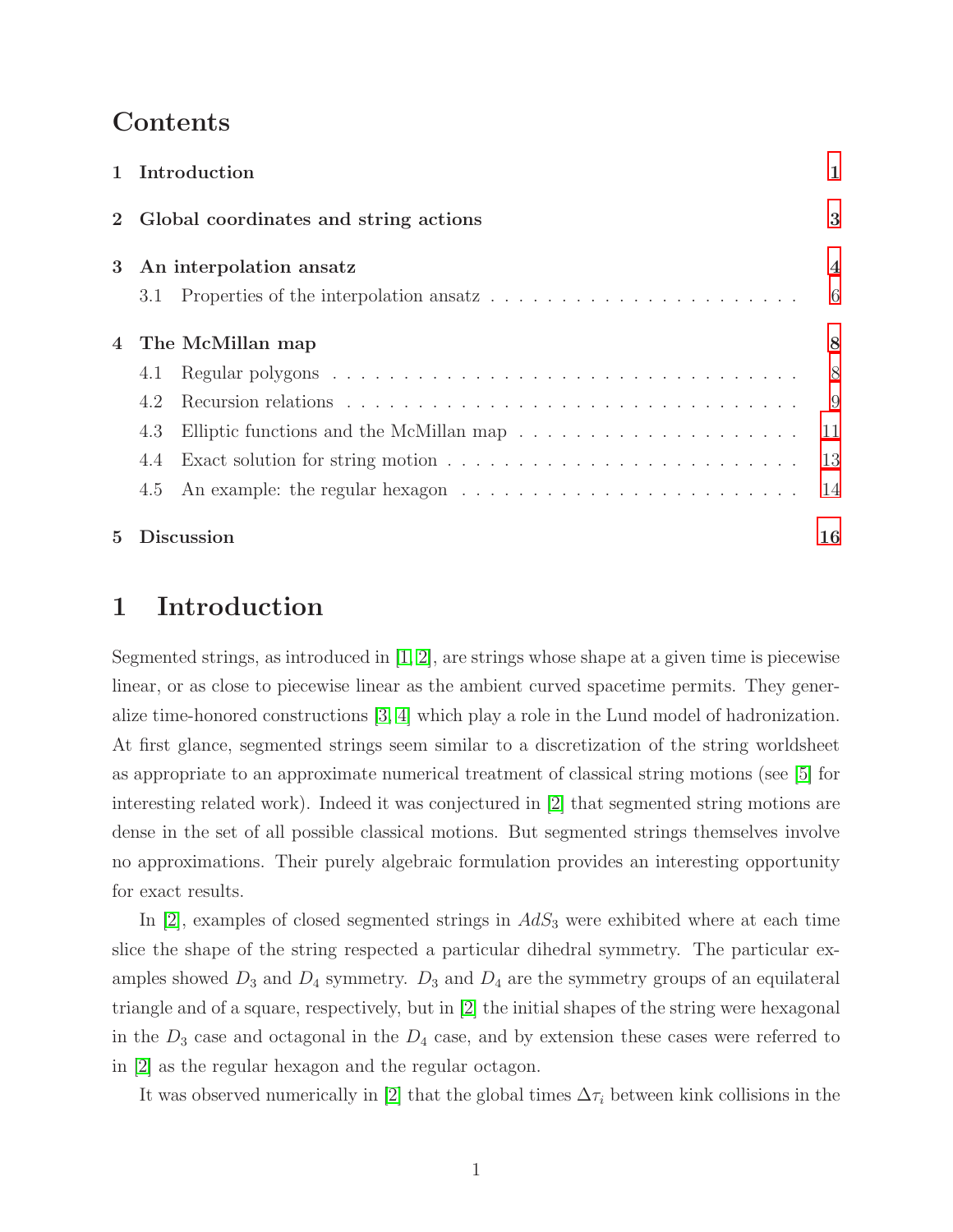evolution of the  $D_3$  and  $D_4$  cases exhibited a form of quasi-periodicity. This quasi-periodicity is suggestive of integrability, which should perhaps be expected since classical string motion in  $AdS<sub>3</sub>$  as controlled by the Nambu-Goto action is in fact integrable. While considerations related to integrability helped inform concurrent treatments of related problems [\[1,](#page-17-0) [6\]](#page-17-5), it remained an outstanding problem to nail down precisely how to treat the regular polygons in a way that would make the quasi-periodicity manifest. The first purpose of the current paper is to provide an analytic account of these motions. It turns out that the evolution law for segmented strings simplifies in the presence of  $D_n$  symmetry to an example of the so-called McMillan map  $[7]$ , also sometimes referred to as the autonomous discrete Painlevé II equation. Explicit solutions for the shape of the string and for the  $\Delta \tau_i$  are available in terms of elliptic functions.

In [\[8\]](#page-17-7), it was pointed out that the evolution of segmented strings become even simpler when one derives their equation of motion not from the Nambu-Goto action but instead the Wess-Zumino-Witten action appropriate for strings which are directly coupled to the threeform field strength which supports the  $AdS_3$  geometry. We will think of  $AdS_3$  as supported entirely through Ramond-Ramond (RR) three-form field strength (as, for instance, in the  $AdS_3 \times S^3 \times T^4$  near-horizon geometry of the D1-D5 bound state). Then the Nambu-Goto action is appropriate for fundamental strings (f1), while the Wess-Zumino-Witten action is appropriate for D1-branes. (We do not consider non-zero background values for the IIB axion.) It was suggested in [\[8\]](#page-17-7) that one could go further and find a discrete evolution law for arbitrary D1-f1 bound states. Our second purpose in this paper is to formulate that discrete evolution law and to show that it has the same algebraic property as the one for fundamental strings: namely, only addition, subtraction, multiplication, and division are required. For fundamental strings, this implies that the locations of kink collisions can all be chosen consistently with coordinates in any desired number field, for example the rationals Q or an extension of the rationals by real algebraic numbers. For the D1-f1 bound state, there is one additional parameter  $\kappa$ , which in general is irrational, so that the minimal field one can employ to describe the locations of kink collisions is the field extension  $\mathbb{Q}[\kappa]$ .

The organization of the rest of the paper is as follows. In section [2](#page-3-0) we review the embedding of  $AdS_3$  into  $\mathbb{R}^{2,2}$  and the string actions that we will need in subsequent sections. In section [3](#page-4-0) we show within a single causal diamond of a segmented string worldsheet that the equations of motion following from the actions of section [2](#page-3-0) can be satisfied using a simple interpolation ansatz from which the final form of the discrete evolution rule can be extracted. In section [4,](#page-8-0) we specialize to  $D_n$ -symmetric configurations and show how the evolution laws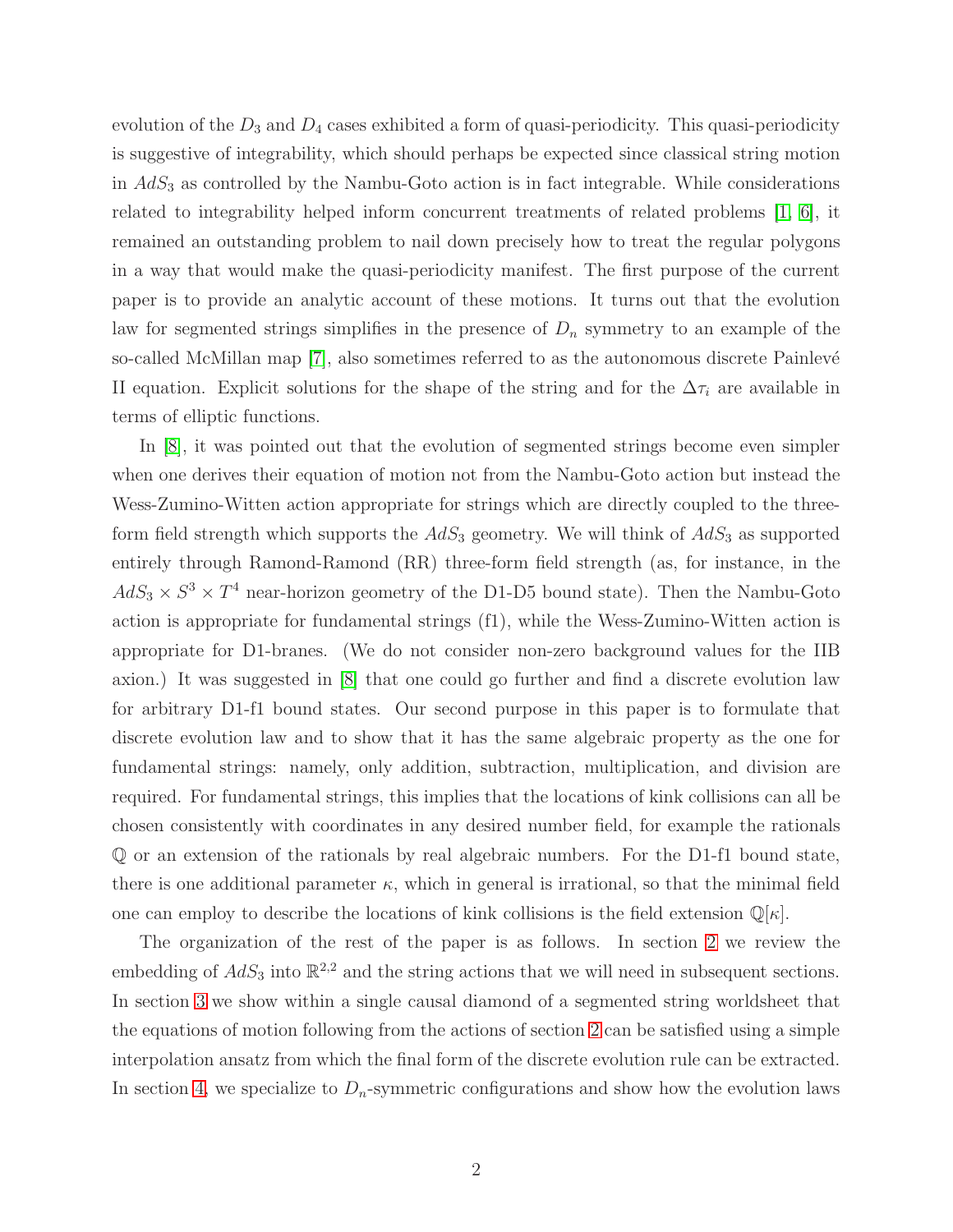of section [3](#page-4-0) reduce to instances of the McMillan map. We then explain the solution in terms of elliptic functions and provide an explicit example to compare with [\[2\]](#page-17-1). We finish with a brief discussion in section [5.](#page-16-0)

While this work was nearing completion, we received [\[9\]](#page-17-8), which demonstrates that general motions of segmented fundamental strings are integrable in terms of an affine Toda lattice. This beautiful formalism must be capable of reproducing our results for the f1 case, and perhaps it can be extended to arbitrary D1-f1 bound states.

# <span id="page-3-0"></span>2 Global coordinates and string actions

We consider  $AdS_3$  to be the hyperboloid  $X^2 = -1$  in  $\mathbb{R}^{2,2}$ , where

$$
X^{2} = X^{\mu}X_{\mu} = \eta_{\mu\nu}X^{\mu}X^{\nu} = -u^{2} - v^{2} + x^{2} + y^{2} \quad \text{where} \quad \eta_{\mu\nu} = \text{diag}\{-1, -1, 1, 1\},
$$
\n(1)

and we use  $X^{\mu} = (u, v, x, y)$  when convenient so as to avoid the possibility of confusing  $X^2 = X^{\mu} X_{\mu}$  with the 2 component of  $X^{\mu}$ . The hyperboloid  $X^2 = -1$  contains closed timelike curves which are removed by passing to the global cover. All the considerations of the current work survive when we pass to the global cover, so we will focus just on the hyperboloid. To see that the closed timelike curves on the hyperboloid cannot be a problem for segmented strings, an important point is that an arbitrary causal diamond in the bulk spans a global time  $\Delta \tau$  less than  $\pi$ , which is the light-crossing time of  $AdS_3$ .

The proper starting point for D1-f1 bound states is the Dirac-Born-Infeld plus Wess-Zumino action, appearing for example in [\[10\]](#page-17-9). For our purposes a more informal treatment suffices. Namely, consider the action

<span id="page-3-1"></span>
$$
S = -\frac{\tau_1}{2} \int d^2 \sigma \, \partial_a Y^M \partial_b Y^M (\sqrt{-h} h^{ab} G_{MN} + \kappa \epsilon^{ab} B_{MN}), \tag{2}
$$

where  $\tau_1$  is the total tension and  $\kappa \in (0,1)$  is a parameter that controls how strongly the string couples to the RR two-form potential  $B_{MN}$ . (We will not have occasion to refer to the Neveu-Schwarz two-form potential explicitly, so our use of  $B_{MN}$  for the RR two-form potential should not cause confusion.) The  $Y^M$  are coordinates on  $AdS_3$  rather than  $\mathbb{R}^{2,2}$ . The equation of motion arising from [\(2\)](#page-3-1) is

<span id="page-3-2"></span>
$$
\partial_a \sqrt{-h} h^{ab} \partial_b Y^M + \sqrt{-h} h^{ab} \Gamma^M_{NL} \partial_a Y^N \partial_b Y^L - \frac{\kappa}{2} \epsilon^{ab} H^M{}_{NL} \partial_a Y^N \partial_b Y^L = 0 \,. \tag{3}
$$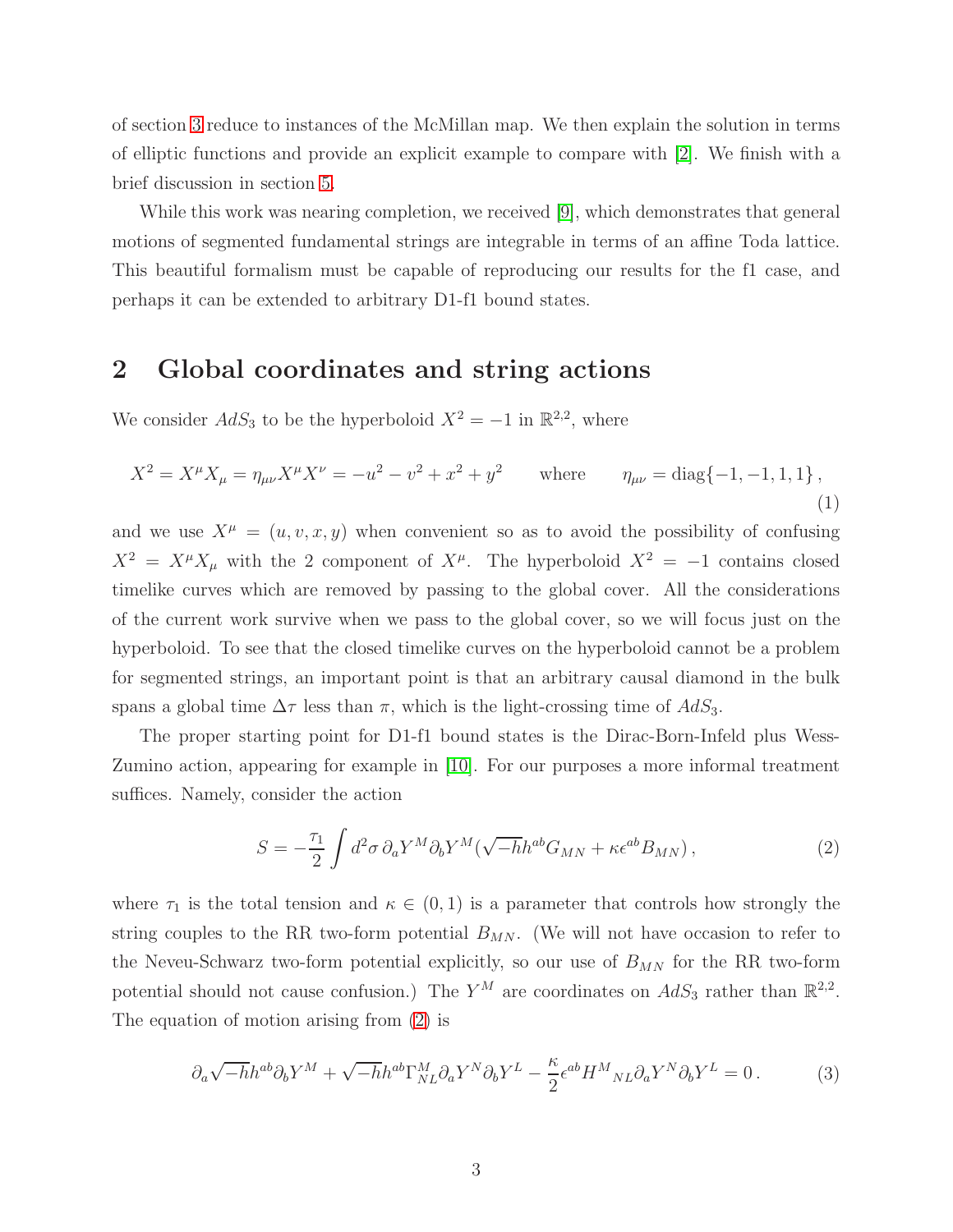To give a more efficient presentation of these equations, let's choose coordinates  $(\sigma^0, \sigma^1)$  on the worldsheet such that  $\sqrt{-h}h^{ab} = \eta^{ab} = \text{diag}\{-1, 1\}$  and  $\epsilon^{01} = -1$ . The first two terms in [\(3\)](#page-3-2) may be replaced by  $\partial_a \partial^a X_\mu - (\partial_a X^\rho \partial^a X_\rho) X_\mu$ , where the second term comes from a Lagrange multiplier treatment enforcing the constraint  $X^2 = -1$ , and no additional connection term is needed because  $\eta_{\mu\nu}$  is a flat metric. To handle the third term, we set  $H_{\mu\nu\lambda} = \frac{1}{2}$  $\frac{1}{2}\epsilon_{\mu\nu\lambda\rho}X^{\rho}$ on  $\mathbb{R}^{2,2}$ , where  $\epsilon_{-1,0,1,2,} = 1$ . The restriction of  $H_{\mu\nu\lambda}$  to the  $AdS_3$  hyperboloid is indeed the  $SO(2, 2)$ -invariant volume form.<sup>[1](#page-4-1)</sup> Then the equation of motion [\(3\)](#page-3-2) becomes

<span id="page-4-2"></span>
$$
\partial_a \partial^a X_\mu - (\partial_a X^\rho \partial^a X_\rho) X_\mu - \kappa \epsilon^{ab} \epsilon_{\mu\nu\lambda\rho} X^\nu \partial_a X^\lambda \partial_b X^\rho = 0. \tag{4}
$$

We will prefer to work with lightcone coordinates and the corresponding derivatives:

$$
\sigma^{\pm} = \frac{1}{2} (\sigma^0 \pm \sigma^1) \qquad \partial_{\pm} = \partial_0 \pm \partial_1 . \qquad (5)
$$

Then [\(4\)](#page-4-2) becomes

<span id="page-4-3"></span>
$$
\partial_+ \partial_- X_\mu - (\partial_+ X^\rho \partial_- X_\rho) X_\mu + \kappa \epsilon_{\mu\nu\lambda\rho} X^\nu \partial_+ X^\lambda \partial_- X^\rho = 0. \tag{6}
$$

These equations of motion are supplemented by the constraints

$$
(\partial_+ X^\rho)^2 = (\partial_- X^\rho)^2 = 0. \tag{7}
$$

The equivalent of these constraints in terms of the  $Y^M$  variables can be derived as usual by varying [\(2\)](#page-3-1) with respect to  $h_{ab}$ .

### <span id="page-4-0"></span>3 An interpolation ansatz

The idea of segmented strings is to build up the worldsheet as a mosaic of causal diamonds, each bordering four others along edges which are null. In all examples developed so far, the edges are not just null paths in spacetime; they are in fact null geodesics. Let  $X = X(\sigma^-, \sigma^+)$ be the embedding function of the string into spacetime, and let each causal diamond be the restriction of  $X(\sigma^-,\sigma^+)$  to a region  $(\sigma^-,\sigma^+) \in (i,i+1) \times (j,j+1)$  for some  $i, j \in \mathbb{Z}$ . For brevity we will use the notation  $X(i, j) = X_{ij}$ . We will focus mostly on the causal diamond

<span id="page-4-1"></span><sup>&</sup>lt;sup>1</sup>A slight subtlety is that for general  $H_3$  on  $AdS_3$ , the lagrange multiplier term would pick up a contribution proportional to  $H_3$ . For the  $SO(2, 2)$ -invariant volume form, this term vanishes. Equivalently, one can check that the evolution [\(4\)](#page-4-2) preserves the condition  $X^2 = -1$ .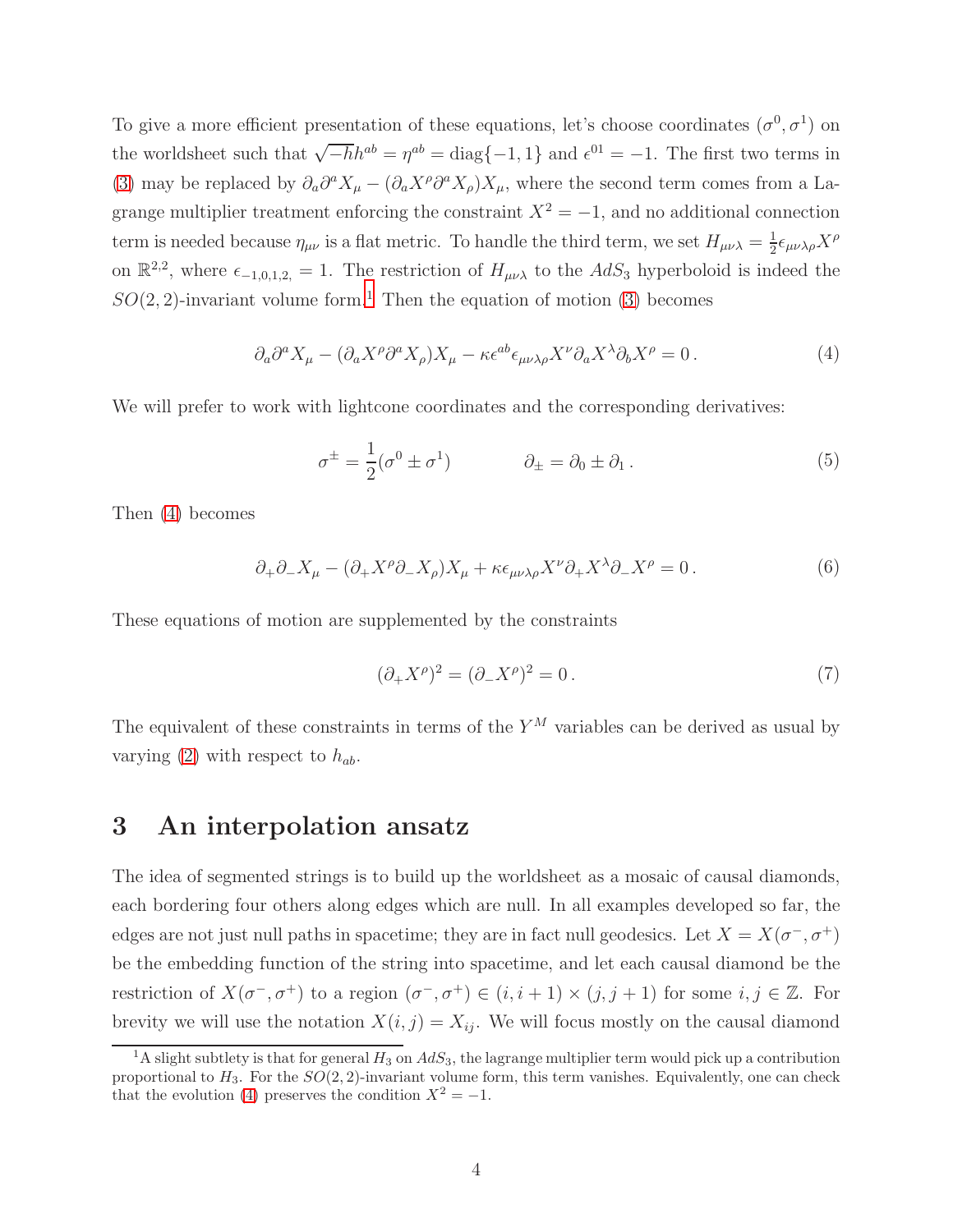corresponding to  $i = j = 0$ . Its corners in spacetime are  $X_{00}$ ,  $X_{10}$ ,  $X_{01}$ , and  $X_{11}$ . In order to evolve the segmented string forward in time, we have to be able to take  $X_{00}$ ,  $X_{10}$ , and  $X_{01}$ as initial data and produce  $X_{11}$ .

More precisely, the "forward null triple"  $(X_{00}, X_{10}, X_{01})$  has to satisfy the constraints

<span id="page-5-0"></span>
$$
\Delta_L^2 = \Delta_R^2 = 0 \quad \text{where} \quad \Delta_L = X_{10} - X_{00} \quad \text{and} \quad \Delta_R = X_{01} - X_{00}. \tag{8}
$$

In [\(8\)](#page-5-0) and below, we have in mind that all the  $X_{ij}$  are points in  $\mathbb{R}^{2,2}$  which lie on the  $AdS_3$ hyperboloid, while  $\Delta_L$  and  $\Delta_R$  are null vectors in  $\mathbb{R}^{2,2}$ . We require further that the null vectors  $\Delta_L$  and  $\Delta_R$  must be forward-directed, so that  $X_{10}$  and  $X_{01}$  are at a later global  $AdS_3$ time than  $X_{00}$ <sup>[2](#page-5-1)</sup>. The evolution law must take as input a forward null triple and deliver a backward null triple  $(X_{11}, X_{10}, X_{01})$  (with the same  $X_{10}$  and  $X_{01}$ ). We require as part of the definition of a backward null triple that  $X_{11} - X_{10}$  and  $X_{11} - X_{01}$  are forward-directed null vectors. We can think of the process of mapping a forward null triple  $(X_{00}, X_{10}, X_{01})$ into a backward null triple  $(X_{11}, X_{10}, X_{01})$  as tantamount to adding the causal diamond with corners  $X_{00}$ ,  $X_{10}$ ,  $X_{01}$ , and  $X_{11}$  to the worldsheet. In [\[8\]](#page-17-7) a more complete account was given of how local moves of this type can be used to build up a complete worldsheet, in particular a closed worldsheet in which we require  $X_{i-N_L,i+N_R} = X_{ij}$  for all i and j. Briefly, in lieu of specifying Cauchy data on a spatial slice across the worldsheet, one specifies the  $X_{ij}$  along a "serrated slice" S which runs from left to right across the string so that if  $ij \in S$ , the next point to the right is either  $i - 1$ , j or  $i, j + 1$ .

The discussion of the previous paragraphs leaves open the question, how precisely do we determine  $X_{11}$  given  $X_{00}$ ,  $\Delta_L$ , and  $\Delta_R$ ? When the aim is to find exact solutions of a particular string equation of motion, say [\(6\)](#page-4-3), we can provide an answer as follows. Let's prescribe as initial conditions

<span id="page-5-2"></span>
$$
X(\sigma^-, 0) = X_{00} + \sigma^- \Delta_L \qquad \text{for } \sigma^- \in (0, 1)
$$
  

$$
X(0, \sigma^+) = X_{00} + \sigma^+ \Delta_R \qquad \text{for } \sigma^+ \in (0, 1),
$$
 (9)

and ask what  $X(\sigma^-,\sigma^+)$  satisfies [\(6\)](#page-4-3) subject to [\(9\)](#page-5-2). We expect  $X_{11}(\sigma^-,\sigma^+) = X_{00} + \sigma^- \Delta_L +$  $\sigma^+\Delta_R$  + (non-linear corrections), where the non-linear corrections are quadratic or higher

<span id="page-5-1"></span><sup>&</sup>lt;sup>2</sup>Because a causal diamond never stretches over a larger global time interval than  $\Delta \tau = \pi$ , we do not need to concern ourselves with the presence of closed timelike curves on the hyperboloid.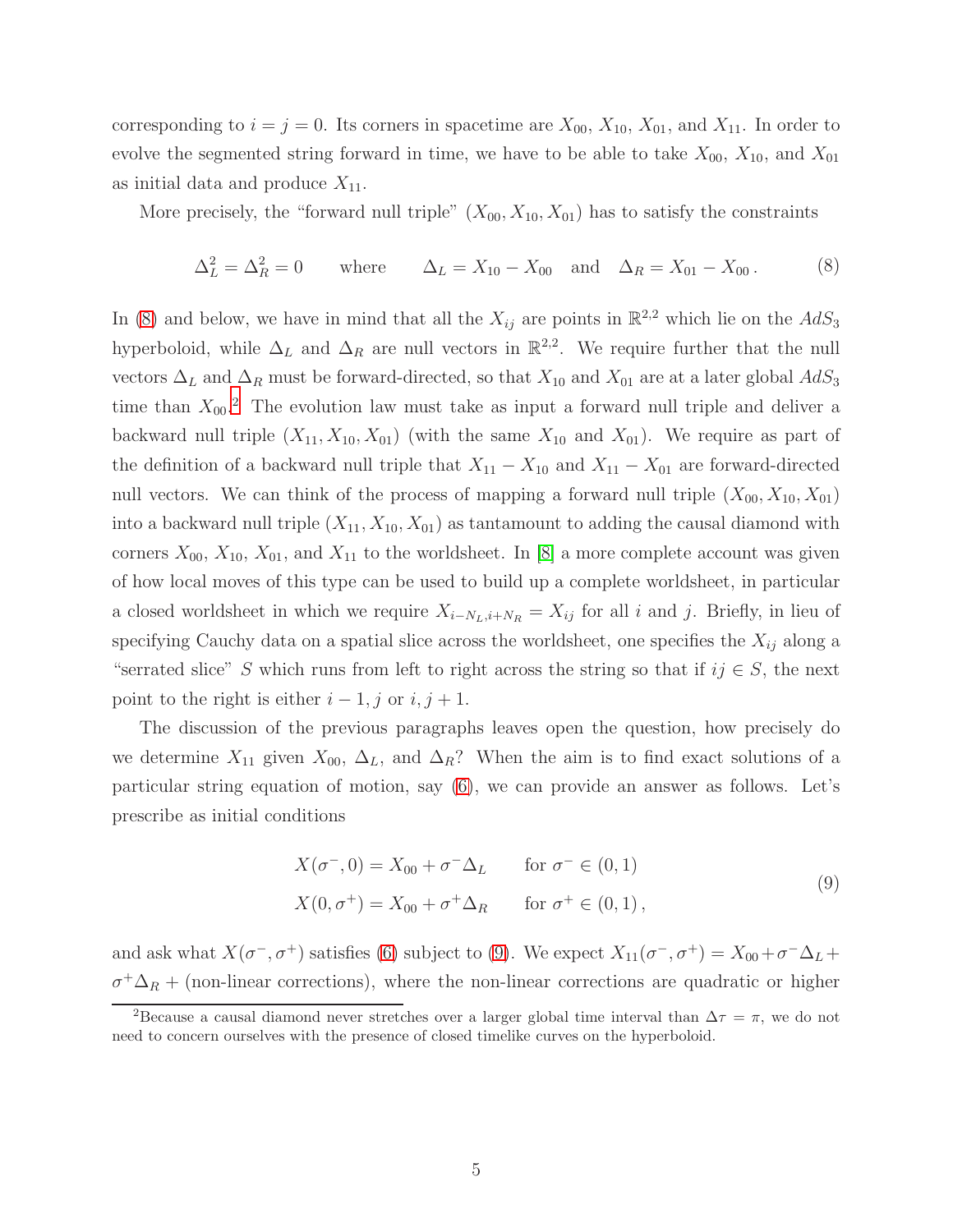order in  $\sigma^{\pm}$ . It is easily checked that the following ansatz works:

<span id="page-6-2"></span>
$$
X(\sigma^-,\sigma^+) = \frac{1 + (1 + \kappa^2)\sigma^- \sigma^+ \Delta_L \cdot \Delta_R/2}{1 - (1 - \kappa^2)\sigma^- \sigma^+ \Delta_L \cdot \Delta_R/2} X_{00} + \frac{\sigma^- \Delta_L + \sigma^+ \Delta_R + \kappa \sigma^+ \sigma^- N}{1 - (1 - \kappa^2)\sigma^- \sigma^+ \Delta_L \cdot \Delta_R/2},\tag{10}
$$

where  $\Delta_L \cdot \Delta_R = \eta_{\mu\nu} \Delta_L^{\mu} \Delta_R^{\nu}$  and

$$
N^{\mu} = \epsilon^{\mu}{}_{\nu\lambda\rho} X^{\nu}_{00} \Delta^{\lambda}_{L} \Delta^{\rho}_{R} \,. \tag{11}
$$

Specializing to  $\sigma^+ = \sigma^- = 1$ , we obtain

<span id="page-6-1"></span>
$$
X_{11} = \frac{1 + (1 + \kappa^2)\Delta_L \cdot \Delta_R/2}{1 - (1 - \kappa^2)\Delta_L \cdot \Delta_R/2} X_{00} + \frac{\Delta_L + \Delta_R + \kappa N}{1 - (1 - \kappa^2)\Delta_L \cdot \Delta_R/2}.
$$
 (12)

It is also easily checked that  $X_{11} - X_{10}$  and  $X_{11} - X_{01}$  are forward-directed null vectors, and that the global time elapsed between  $X_{11}$  and  $X_{00}$  is less than  $\pi$ .

Although the differential equation [\(6\)](#page-4-3) is second order overall, it is first order in  $\partial_-\$  and first order in  $\partial_{+}$ . As a result, initial data of the form [\(9\)](#page-5-2) uniquely fixes a solution within the causal diamond we are focused on. Thus the discrete evolution rule [\(12\)](#page-6-1) is the only choice we can make consistent with our general strategy.

#### <span id="page-6-0"></span>3.1 Properties of the interpolation ansatz

The solution [\(10\)](#page-6-2) describing the motion of D1-f1 bound states elegantly interpolates between two well-known extremes. The action [\(2\)](#page-3-1) and following from it equation [\(6\)](#page-4-3) are parametrized by the continuous RR potential coupling  $\kappa$ . It is straightforward to see that the two limiting values  $\kappa \to 0$  and  $\kappa \to 1$  turn [\(6\)](#page-4-3) respectively into the conventional Nambu-Goto equation for the f1 string solely, or to the WZW evolution for the D1-brane. In both cases the solution is provided by an appropriate limit of [\(10\)](#page-6-2).

It helps our intuition to examine a particularly simple kinematic setup. With the aid on the underlying  $SO(2, 2)$  symmetry we can choose the future null triple  $(X_{10}, X_{00}, X_{01})$  to be

$$
X_{00} = \begin{pmatrix} 1 \\ 0 \\ 0 \\ 0 \end{pmatrix}, \quad X_{10} = \begin{pmatrix} 1 \\ a \\ -a \\ 0 \end{pmatrix}, \quad \text{and} \quad X_{01} = \begin{pmatrix} 1 \\ b \\ b \\ 0 \end{pmatrix}, \tag{13}
$$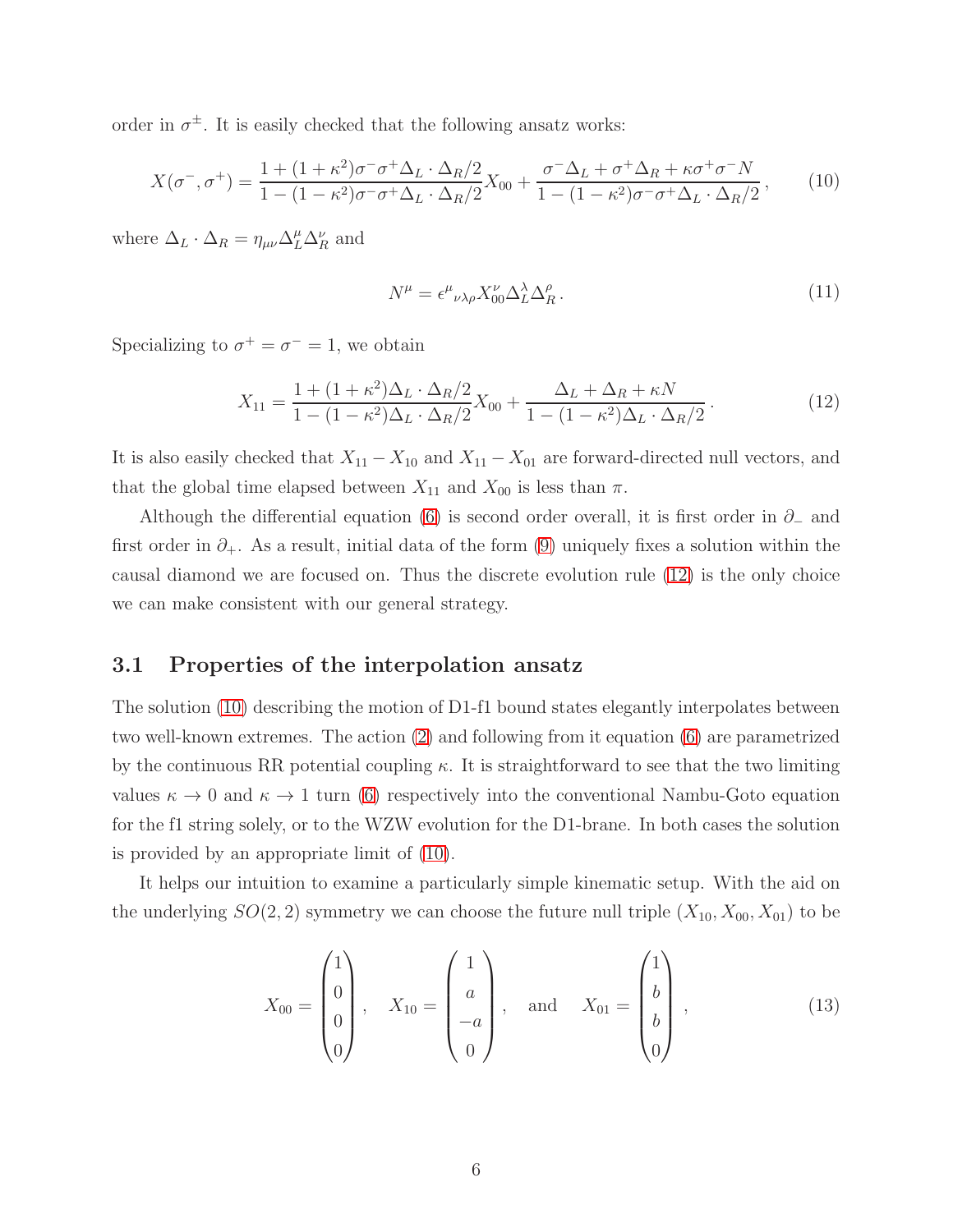where  $a$  and  $b$  are positive. Then according to  $(12)$ ,

<span id="page-7-0"></span>
$$
X_{11}(\kappa) = \frac{1}{1 + (1 - \kappa^2)ab} \begin{pmatrix} 1 - (1 + \kappa^2)ab \\ a + b \\ -a + b \\ -2ab\kappa \end{pmatrix} . \tag{14}
$$

Comparing to (37) and (50) of [\[8\]](#page-17-7), we see that  $X_{11}(\kappa)$  indeed smoothly interpolates between the f1 case ( $\kappa = 0$ ) and the D1 case ( $\kappa = 1$ ). Furthermore, if we demand that  $X_{11}$  lies at a later time than both  $X_{10}$  and  $X_{01}$ , in the sense of the usual time ordering on the  $AdS_3$ hyperboloid, then we get (recalling  $a, b > 0$ )

$$
\kappa^2 < 1 + \frac{1}{ab} \,. \tag{15}
$$

Now, a and b are arbitrary positive numbers; in particular, they can be made large. So we conclude on causal grounds alone that we must choose  $\kappa \in [-1, 1]$ .

The set of points on  $AdS_3$  which are null separated from both  $X_{10}$  and  $X_{01}$  is a onedimensional locus, and [\(14\)](#page-7-0) provides a convenient parametrization of it. One might therefore wonder if [\(12\)](#page-6-1) is the only possible evolution law consistent with  $SO(2, 2)$  symmetry and the requirement of propagating consistent forward null triples into consistent backward null triples. (Consistent here refers to the requirement that forward null triples must satisfy the null constraints [\(8\)](#page-5-0), and the analogous requirement for backward null triples.) In fact, [\(14\)](#page-7-0) is not unique in this regard: for example, we could use instead

<span id="page-7-1"></span>
$$
X_{11}^{\text{alternative}} = X_{00} + \frac{1}{1 - \Delta_L \cdot \Delta_R/2} \left[ \left( 1 - \frac{\kappa^2}{2} \Delta_L \cdot \Delta_R \right) (\Delta_L + \Delta_R + (\Delta_L \cdot \Delta_R) X_{00}) + \kappa \sqrt{\left( 1 - \frac{1}{2} \Delta_L \cdot \Delta_R \right) \left( 1 - \frac{\kappa^2}{2} \Delta_L \cdot \Delta_R \right)} N \right]
$$
  

$$
= \frac{1}{1 + ab} \left( \frac{1 - ab(1 + 2ab\kappa^2)}{(a + b)(1 + ab\kappa^2)} - \frac{1}{1 + ab} \left( \frac{(a + b)(1 + ab\kappa^2)}{(-a + b)(1 + ab\kappa^2)} \right).
$$
(16)

It may be, however, that [\(12\)](#page-6-1) is essentially the only possible evolution law which is purely rational—that is, involving no square roots.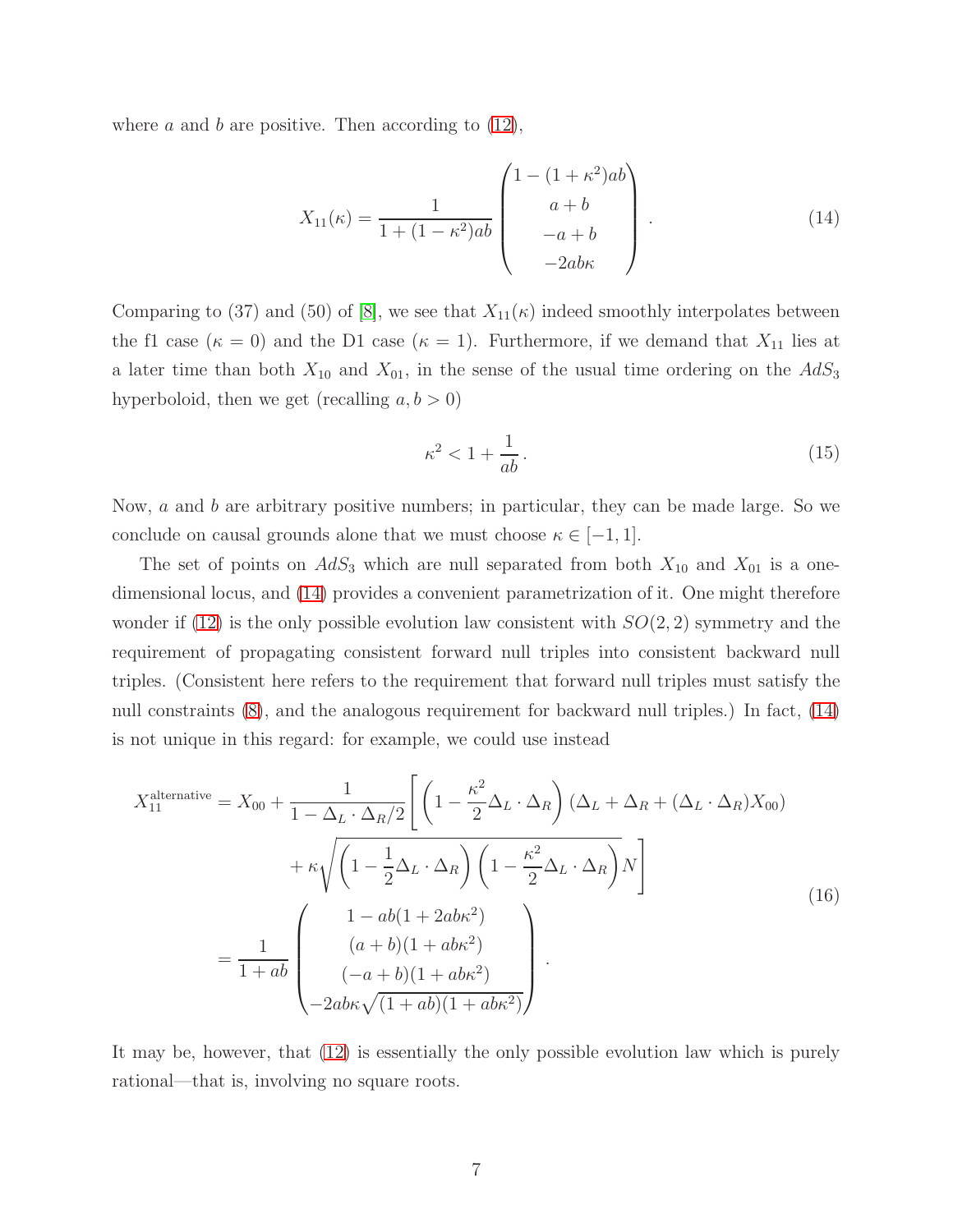# <span id="page-8-1"></span><span id="page-8-0"></span>4 The McMillan map

#### 4.1 Regular polygons

To see an explicit example in which the language of serrated slices greatly simplifies the description of classical string motion, let us apply the evolution law from section [3](#page-4-0) to closed strings in the shape of regular polygons. More precisely, in this section we describe the motion of regular  $2n$ -gons by tracking the collisions of the  $2n$  kinks which constitute the segmented string. The kinks travel along null geodesic trajectories, and their collision points  $X_{ij}$  obey the evolution law [\(12\)](#page-6-1).

To make the symmetries of the regular polygon manifest, let us describe the  $AdS<sub>3</sub>$  hyperboloid in terms of complex coordinates  $(a, b)$  related to the embedding space and the global coordinates as

$$
a = u + iv = e^{i\tau} \cosh \rho \qquad b = x + iy = e^{i\phi} \sinh \rho. \tag{17}
$$

We will assume invariance under certain discrete transformations in the  $x-y$  plane. The simplest possibilities are cyclic symmetry  $\mathbb{Z}_n$  and dihedral symmetry  $D_n$ . To be explicit, let's introduce

$$
\omega = e^{\pi i/n} \tag{18}
$$

so that  $\omega^{2n} = 1$ . Multiplying b by  $\omega$  generates  $\mathbb{Z}_{2n}$  rotation, so to get  $\mathbb{Z}_n$  invariance we demand invariance under

$$
b \to \omega^2 b \,. \tag{19}
$$

To impose dihedral symmetry we additionally require invariance under

$$
b \to \bar{b}, \tag{20}
$$

where bars mean complex conjugation.

In [\[2\]](#page-17-1), initial conditions were specified at  $\tau = 0$  in terms of the corners  $H_i^{\mu}$  $\int_i^\mu$  of a 2*n*-gon and initial forward-directed null velocities  $V_i^{\mu}$  $\zeta_i^{\mu}$  of those corners. To get a serrated slice instead of initial data at  $\tau = 0$ , we propagate forward and backward "half a step." Focusing on three neighboring corners (kinks), we form

<span id="page-8-2"></span>
$$
X_{00} = H_1 - \lambda V_1 = H_{2n} - \lambda V_{2n}
$$
  
\n
$$
X_{01} = H_1 + \lambda V_1 = H_2 + \lambda V_2,
$$
\n(21)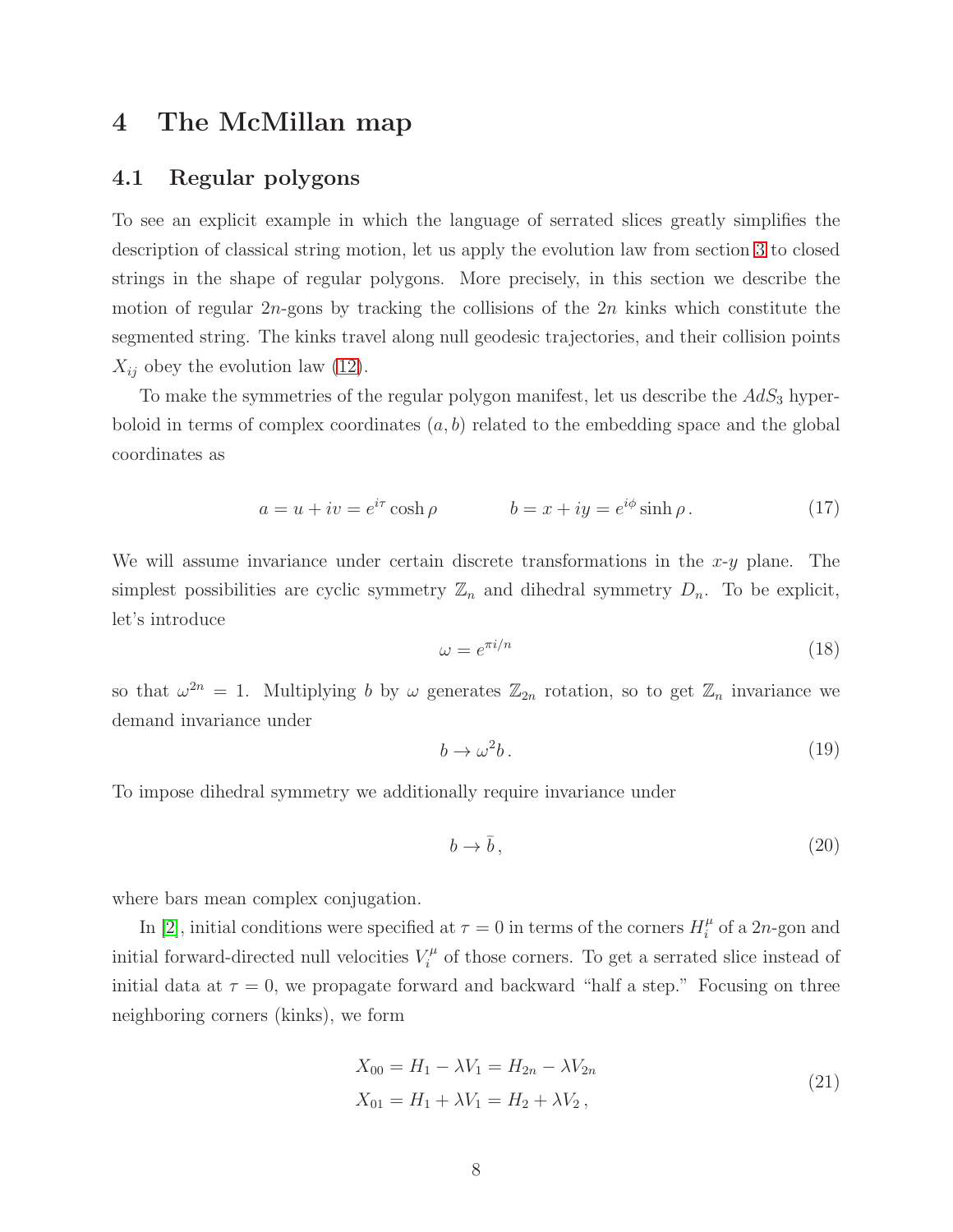where  $\lambda > 0$  is chosen so that the second equalities in both lines of [\(21\)](#page-8-2) hold. This works assuming that the angle between the spatial parts of  $V_1$  and  $V_{2n}$  is obtuse, so that kinks 1 and 2n are separating as we move forward in time. By construction, the points  $X_{ij}$  give the space-time coordinates of the collision sites of kinks in the embedding space, whereas the indices  $(i, j)$  label the location of collisions on the worldsheet lattice, introduced in [\[8\]](#page-17-7). Note that in [\(21\)](#page-8-2) the point  $X_{00}$  lies in the past of  $\tau = 0$  while  $X_{01}$  lies in its future. Let's assume that the original  $H_n$  are numbered in order of increasing phase of their b components. Then on account of cyclic symmetry, we can write the serrated slice centered on  $\tau = 0$  as

$$
X_{-k,k} = (a_0, \omega^{2k} b_0)
$$
  
\n
$$
X_{1-k,k} = (a_1, \omega^{2k} b_1),
$$
\n(22)

where k runs from 0 to  $n-1$ . It will be recalled from section [2](#page-3-0) that a periodic serrated slice has  $X_{i-N_L,j+N_R} = X_{ij}$  for all i and j. Here  $N_L = N_R = n$ . Essentially, k stands in lieu of the spatial coordinate  $\sigma^1$  on the worldsheet. The full set of collision points must take the form

<span id="page-9-1"></span>
$$
X_{m-k,k} = (a_m, \omega^{2k} b_m), \qquad (23)
$$

where m stands approximately in lieu of a time coordinate on the worldsheet. (Actually,  $m$ is more closely related to  $\sigma^-$ , but the distinction between  $\sigma^0$  and  $\sigma^-$  is not important in this context.) We want a recursion relation that will determine  $(a_{m+2}, b_{m+2})$  in terms of  $(a_m, b_m)$ and  $(a_{m+1}, b_{m+1})$ . Of particular interest in [\[2\]](#page-17-1) was the sequence  $\tau_m$  of arguments of  $a_m$ , defined so that  $\Delta \tau_m = \tau_m - \tau_{m-1}$  are positive. It was found that  $\Delta \tau_m$  shows quasi-periodic behavior when plotted against  $\tau_m$ .

In the rest of this section we write down the desired recursion relations, show that the classical motion of such polygonal strings is integrable, and write down explicit expressions which solve the recursion relations and describe the motion of an arbitrary bound state of f1 strings and D1-branes. We then specialize to the pure f1 string, and the pure D1-brane. Finally we compare our analytic expressions for the f1 string with the numerical results of [\[2\]](#page-17-1) and find perfect agreement.

#### <span id="page-9-0"></span>4.2 Recursion relations

The usefulness of imposing the  $D_n$ -symmetry is that it allows us to assume

<span id="page-9-2"></span>
$$
b_m = \omega^{-m} B_m \qquad \text{where} \qquad B_m \in \mathbb{R} \,. \tag{24}
$$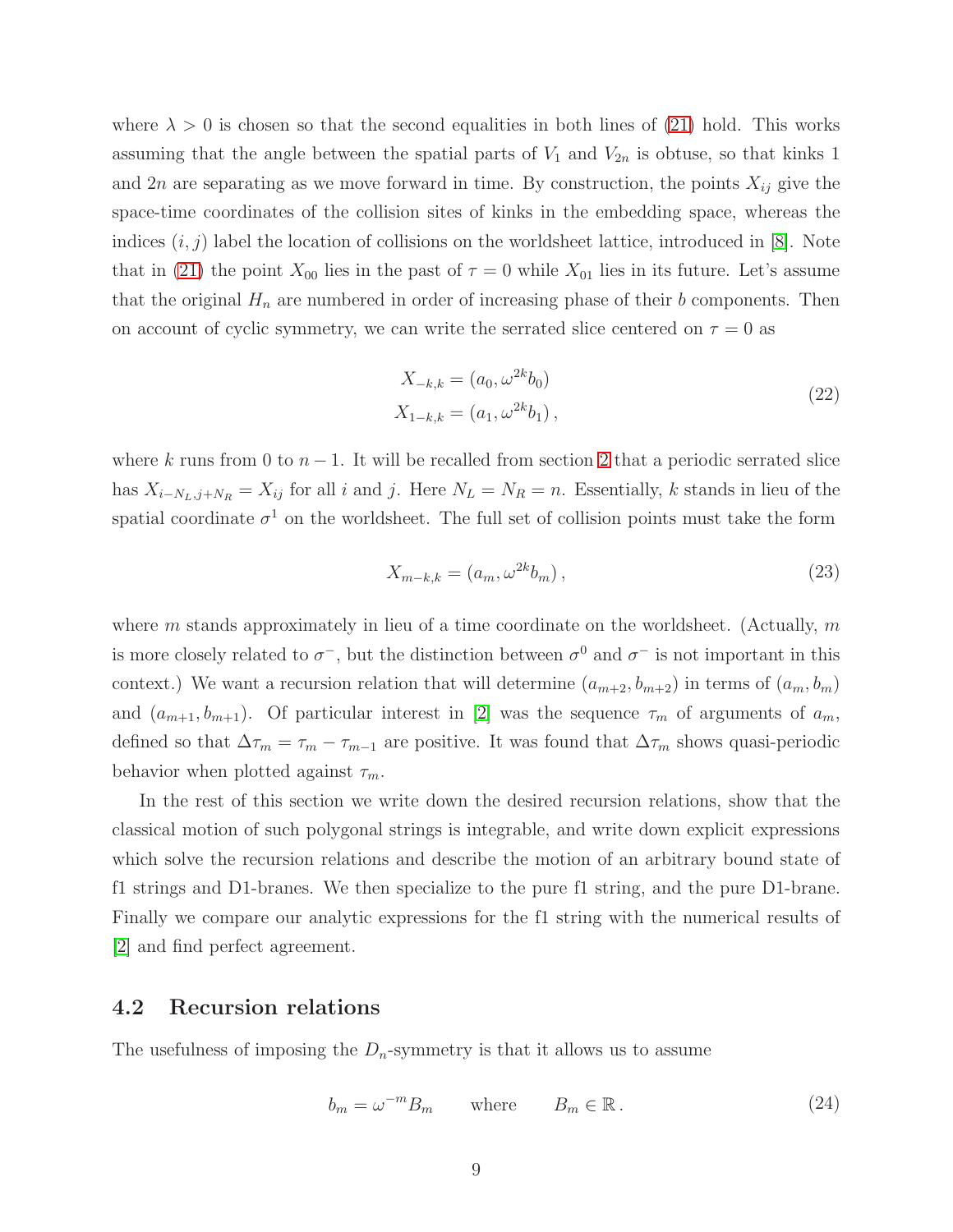Substituting the ansatz [\(23\)](#page-9-1) in the evolution equation [\(12\)](#page-6-1), with  $b_m$  given by [\(24\)](#page-9-2), and using the constraints that kinks must travel along null trajectories, one obtains the following recursion relations:

<span id="page-10-0"></span>
$$
B_{m+2} - \frac{2\mu_m B_{m+1}}{1 + (1 - \kappa^2)(B_{m+1} \operatorname{Im} \omega)^2} + B_m = 0
$$
  

$$
a_{m+2} - \frac{2\beta_m a_{m+1}}{1 + (1 - \kappa^2)(B_{m+1} \operatorname{Im} \omega)^2} + a_m = 0.
$$
 (25)

Here

$$
\mu_m = (1 - \kappa) \operatorname{Re} \omega + \kappa (\operatorname{Re} \{ a_m \bar{a}_{m+1} \omega \} - B_m B_{m+1}) + \kappa (1 - \kappa) B_m B_{m+1} (\operatorname{Im} \omega)^2, \qquad (26)
$$

and a similar expression can be given for  $\beta_m$  whose form is unenlightening. For  $\kappa = 0$ , it is obvious that  $\mu_m$  does not depend on m. For  $\kappa \neq 0$ , a straightforward but tedious calculation leads to  $\mu_{m+1} - \mu_m = 0$ , so that  $\mu_m$  is still constant. Therefore we will replace  $\mu_m \to \mu$ where the quantity

$$
\mu = (1 - \kappa) \operatorname{Re} \omega + \kappa (\operatorname{Re} \{ a_0 \bar{a}_1 \omega \} - B_0 B_1) + \kappa (1 - \kappa) B_0 B_1 (\operatorname{Im} \omega)^2 \tag{27}
$$

can be determined in terms of initial conditions. This is a crucial step because once we substitute  $\mu_m \to \mu$  in [\(25\)](#page-10-0), the recursion relation for the  $B_m$  decouples from the  $a_m$ , becoming a single non-linear second-order real difference equation. Furthermore, the form of this difference equation is essentially an example of the McMillan map [\[7\]](#page-17-6), whose integrability has been well-studied in the literature. As we will explain in the next section, closed form expressions for  $B_m$  may be extracted in terms of elliptic functions.

Further study of the constraints leads to

<span id="page-10-1"></span>
$$
\frac{a_{m+1}}{a_m} = \frac{1 + B_m B_{m+1} \operatorname{Re} \omega + \sqrt{-B_m^2 - B_{m+1}^2 + 2B_m B_{m+1} \operatorname{Re} \omega - (B_m B_{m+1} \operatorname{Im} \omega)^2}}{1 + B_m^2}.
$$
 (28)

There is no  $\kappa$  dependence in [\(28\)](#page-10-1) because the equation of motion [\(12\)](#page-6-1) is not required for its derivation; instead one needs only  $X_{m-k,k}^2 = -1$  and the null condition on kink trajectories. Once the  $B_m$  coefficients have been found, the constraint equation [\(28\)](#page-10-1) together with the initial conditions may be used to find the  $a_m$  coefficients, bypassing the need to solve the more complicated recursion relation for the  $a_m$  coefficients in the second line of [\(25\)](#page-10-0).

The equations [\(25\)](#page-10-0) describe the motion of an arbitrary bound state of f1 strings and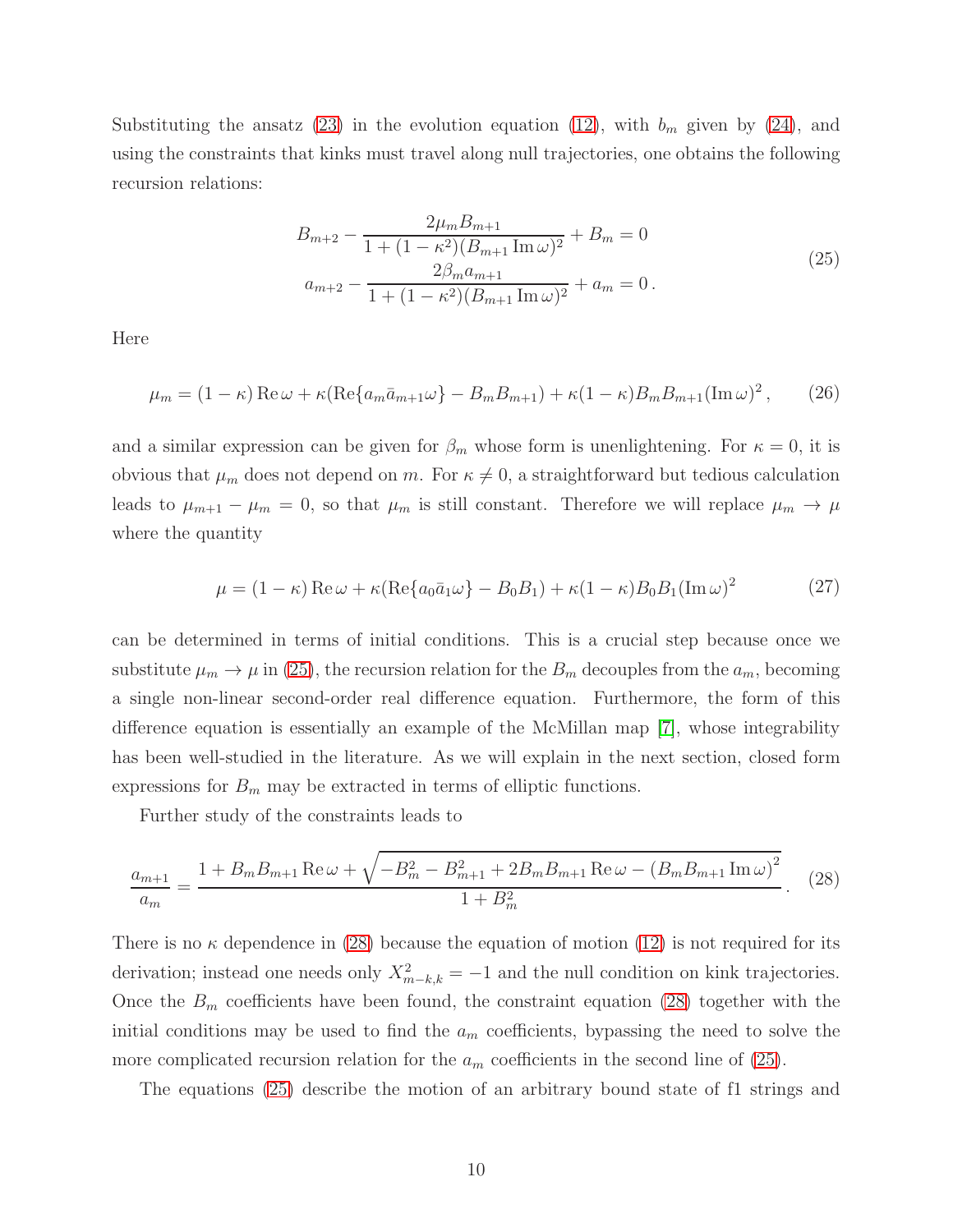D1-branes, characterized by the value of  $\kappa$ . Before moving on to discuss the McMillan map in detail, let us note two special limits:

•  $\kappa = 0$ : corresponds to the motion of f1 strings described by the Nambu-Goto action. The recursion relations in this case simplify to

$$
B_{m+2} - \frac{2B_{m+1}\operatorname{Re}\omega}{1 + (B_{m+1}\operatorname{Im}\omega)^2} + B_m = 0 \qquad a_{m+2} - \frac{2a_{m+1}}{1 + (B_{m+1}\operatorname{Im}\omega)^2} + a_m = 0. \tag{29}
$$

The procedure for solving this case is the same as for general  $\kappa$ : the  $B_m$  obey a McMillan map, and the second order difference equation for the  $a_m$ , while relatively simple, is still less useful than the first order equation [\(28\)](#page-10-1). The only simplification is that  $\mu = \text{Re}\,\omega$  is fixed, independent of initial conditions.

•  $\kappa = 1$ : corresponds to the motion of D1-branes described by the WZW action. In this case the McMillan map degenerates, and the recursion relations take a particularly simple form:

<span id="page-11-1"></span>
$$
B_{m+2} - 2\mu B_{m+1} + B_m = 0 \qquad \tilde{a}_{m+2} - 2\mu \tilde{a}_{m+1} + \tilde{a}_m = 0, \qquad (30)
$$

where we have defined  $\tilde{a}_m \equiv a_m \omega^{-m}$ . Note that in this case  $\mu$  must be determined from the initial conditions. Once this is done, [\(30\)](#page-11-1) can be solved entirely in terms of ring operations. Explicitly,

$$
B_m = c_1 \left(\mu - \sqrt{\mu^2 - 1}\right)^m + c_2 \left(\mu + \sqrt{\mu^2 - 1}\right)^m
$$
  
\n
$$
\tilde{a}_m = d_1 \left(\mu - \sqrt{\mu^2 - 1}\right)^m + d_2 \left(\mu + \sqrt{\mu^2 - 1}\right)^m,
$$
\n(31)

where  $c_1, c_2, d_1$ , and  $d_2$  are constants (not all independent) determined from the initial conditions.

#### <span id="page-11-0"></span>4.3 Elliptic functions and the McMillan map

Before we write down analytic expressions which solve the recursion relations [\(25\)](#page-10-0), let us briefly review the McMillan map. During 1967-68 E. M. McMillan studied a class of discrete difference equations of the form [\[7\]](#page-17-6)

<span id="page-11-2"></span>
$$
q_{m+2} + q_m = f(q_{m+1}) \tag{32}
$$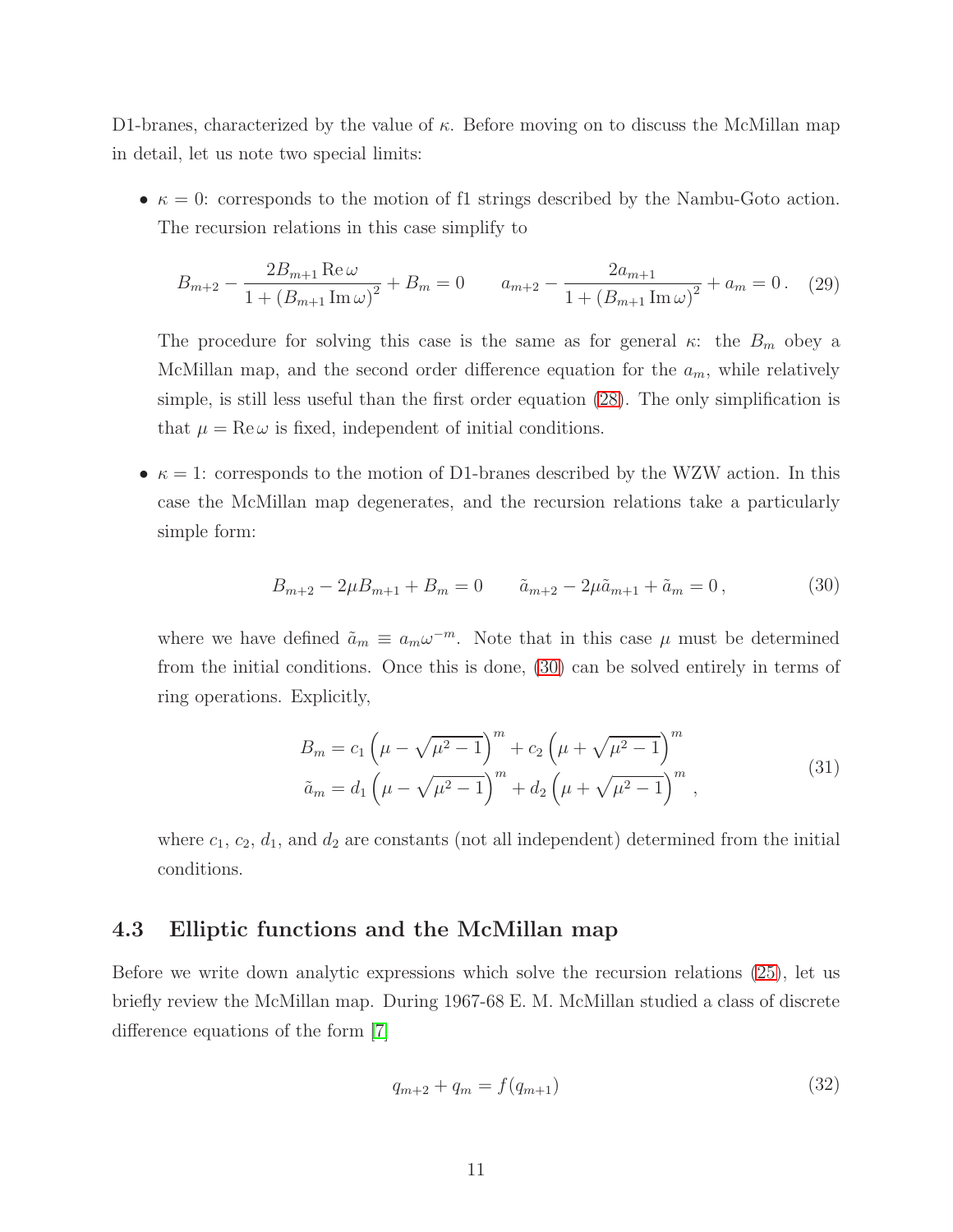with

<span id="page-12-0"></span>
$$
f(q_m) = -\frac{Bq_m^2 + Dq_m + E}{Aq_m^2 + Bq_m + C},
$$
\n(33)

where  $A, B, C, D, E$  are constants. A "double quadratic" function, given by

$$
I_m \equiv A q_m^2 q_{m+1}^2 + B(q_m^2 q_{m+1} + q_m q_{m+1}^2) + C(q_m^2 + q_{m+1}^2) + Dq_m q_{m+1} + E(q_m + q_{m+1}) \tag{34}
$$

was argued to be invariant under the map, that is  $I_m = I_{m+1}$  for all m.

The so-called McMillan map is a special case of [\(33\)](#page-12-0) corresponding to  $A = 1, B = 0, C =$  $1, D = -2\mu$  and  $E = 0$ , so that

<span id="page-12-1"></span>
$$
f(q_m) = \frac{2\mu q_m}{1 + q_m^2},
$$
\n(35)

and the invariant under the map reduces to

<span id="page-12-2"></span>
$$
I_m = q_m^2 q_{m+1}^2 + q_m^2 + q_{m+1}^2 - 2\mu q_m q_{m+1} \,, \tag{36}
$$

where  $\mu$  is a constant. Note that in this case the second order difference equation [\(32\)](#page-11-2) is also known in the literature as the autonomous form of the discrete Painlevé-II equation, although in a "non-standard" form – in the "standard" form  $q_m^2$  in the denominator in [\(35\)](#page-12-1) comes with a minus sign [\[11,](#page-17-10) [12\]](#page-17-11). Another case of interest to us (when considering the WZW  $SL(2,\mathbf{R})$  evolution of D1-branes) corresponds to setting  $A = 0, B = 0, C = 1, D = -2\mu$  and  $E = 0$  in [\(33\)](#page-12-0), so that

$$
f(q_m) = 2\mu q_m \,,\tag{37}
$$

and the invariant in this case becomes

$$
I_m = q_m^2 + q_{m+1}^2 - 2\mu q_m q_{m+1} \,. \tag{38}
$$

The McMillan map [\(35\)](#page-12-1) can be solved in terms of elliptic functions. The exact solution is given by

<span id="page-12-3"></span>
$$
q_m = Q \operatorname{cn}(\Omega m + \phi, k_e). \tag{39}
$$

The four parameters  $Q, \Omega, \phi$  and  $k_e$  are determined using four conditions – two initial conditions, say at  $m = 0, 1$ , and the following two constraints,

$$
Q = k_e \frac{\operatorname{sn}(\Omega, k_e)}{\operatorname{dn}(\Omega, k_e)} \qquad \mu = \frac{\operatorname{cn}(\Omega, k_e)}{\operatorname{dn}^2(\Omega, k_e)}.
$$
\n(40)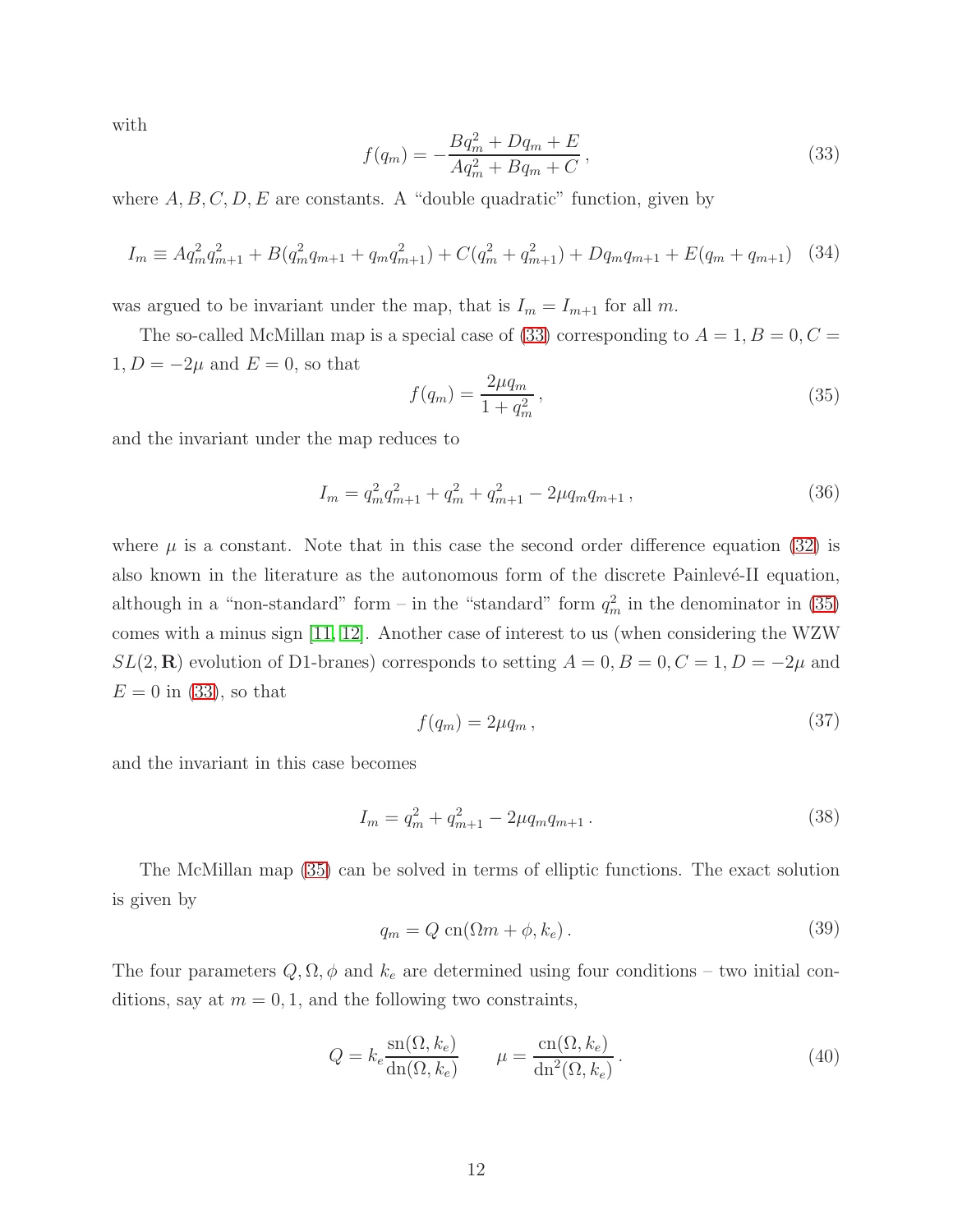Here  $cn(u, k_e)$ ,  $sn(u, k_e)$  and  $dn(u, k_e)$  are the Jacobi elliptic functions and  $k_e$  is the elliptic modulus. Making use of the invariant [\(36\)](#page-12-2), the constraints can be partially disentangled. The amplitude Q and the elliptic modulus  $k_e$  are found to be algebraic

<span id="page-13-1"></span>
$$
Q^{2} = \frac{-1 + I_{0} + \mu^{2} + \sqrt{(-1 + I_{0} + \mu^{2})^{2} + 4I_{0}}}{2} \qquad k_{e} = \frac{|Q|\sqrt{1 + Q^{2}}}{\sqrt{(1 + Q^{2})^{2} - \mu^{2}}},\qquad(41)
$$

where  $I_0$  is the McMillan invariant [\(36\)](#page-12-2). The frequency  $\Omega$  and the phase  $\phi$  can subsequently be determined using

<span id="page-13-2"></span>
$$
\operatorname{cn}(\Omega, k_e) = \frac{\mu}{1 + Q^2} \qquad \operatorname{cn}(\phi, k_e) = \frac{q_0}{Q},\tag{42}
$$

<span id="page-13-0"></span>where  $q_0$  is handed as part of the initial data.

#### 4.4 Exact solution for string motion

We are now ready to write down the general solution of the  $B<sub>m</sub>$  recursion relation [\(25\)](#page-10-0) which takes precisely the form of a McMillan map. The solution is given by

<span id="page-13-3"></span>
$$
B_m = \frac{q_m}{\sqrt{1 - \kappa^2} \operatorname{Im} \omega},\tag{43}
$$

where  $q_m$  is fleshed out in [\(39\)](#page-12-3), [\(41\)](#page-13-1) and [\(42\)](#page-13-2), and  $B_0$  and  $B_1$  are specified as initial conditions. The complex  $a_m$  coefficients can be written as

$$
a_m \equiv A_m \exp(i\tau_m) \tag{44}
$$

where the amplitude is given by

$$
A_m = \sqrt{1 + \frac{q_m^2}{(1 - \kappa^2)(\text{Im}\,\omega)^2}}
$$
(45)

and the phase is determined using the constraint relation [\(28\)](#page-10-1) which gives

<span id="page-13-4"></span>
$$
\Delta \tau_m \equiv \tau_{m+1} - \tau_m = -i \log \left( \frac{(1 - \kappa^2)(\text{Im}\,\omega)^2 + \sqrt{-J_m(\kappa)} \,\text{Im}\,\omega + q_m q_{m+1} \,\text{Re}\,\omega}{\sqrt{(1 - \kappa^2)(\text{Im}\,\omega)^2 + q_m^2} \sqrt{(1 - \kappa^2)(\text{Im}\,\omega)^2 + q_{m+1}^2}} \right) \,, \tag{46}
$$

where

$$
J_m(\kappa) \equiv q_m^2 q_{m+1}^2 + \left(1 - \kappa^2\right) \left(q_m^2 + q_{m+1}^2 - 2q_m q_{m+1} \operatorname{Re} \omega\right)
$$
(47)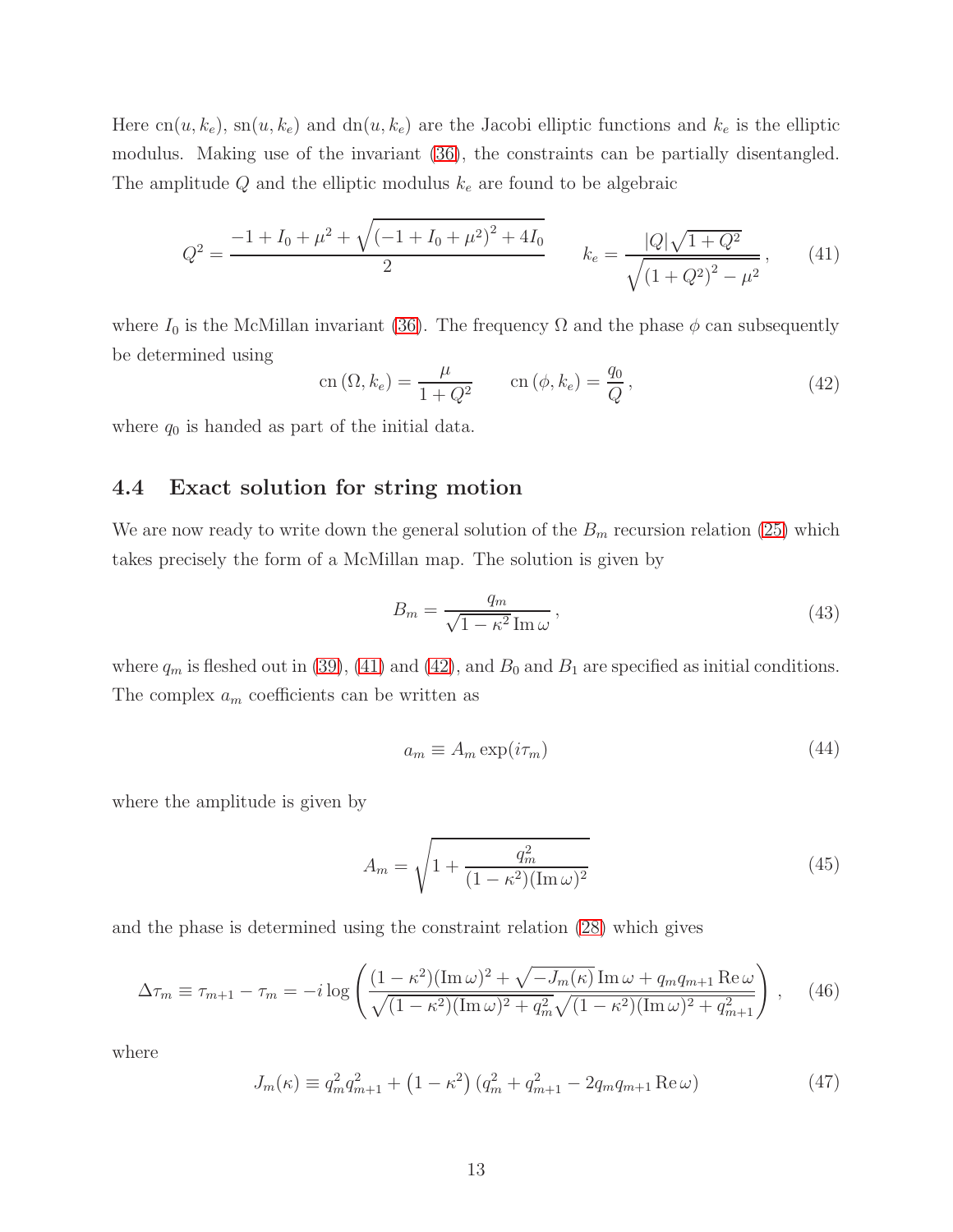which yields

<span id="page-14-1"></span>
$$
\tau_m = \tau_0 + \sum_{k=0}^{m-1} \Delta \tau_k \,. \tag{48}
$$

Here  $\tau_0$  is provided as the third and final initial condition.

Note that when  $\kappa = 0$ , the equations describe the motion of fundamental strings governed by the Nambu-Goto action. In this limit  $J_m(\kappa)$  reduces to the McMillan invariant [\(36\)](#page-12-2) since  $\mu(\kappa = 0) = \text{Re}\,\omega$ . As we stated earlier, numerical results for the motion of a regular hexagon and an octagon controlled by the Nambu-Goto action were presented in [\[2\]](#page-17-1); they find exact agreement with the analytic expressions  $(43)-(48)$  $(43)-(48)$  written above. We briefly describe the example case of a regular hexagon in the next section.

#### <span id="page-14-0"></span>4.5 An example: the regular hexagon

We close this section by working out an explicit example. We will apply our analytic expressions to the case of a fundamental string ( $\kappa = 0$ ) in the shape of a regular hexagon ( $n = 3$ ) considered in [\[2\]](#page-17-1). The initial conditions for the hexagon chosen in [\[2\]](#page-17-1) can be translated in the language of serrated slices, to those for the  $B_m$  and  $a_m$  coefficients

$$
B_0 = 1 \t B_1 = 1 \t a_0 = \frac{1}{2} (\sqrt{7} - i) . \t (49)
$$

In terms of  $q_m = B_m \text{Im} \omega$  and  $\tau_0$  the initial conditions are

$$
q_0 = \sqrt{3}/2
$$
  $q_1 = \sqrt{3}/2$   $\tau_0 = -\cot^{-1}(\sqrt{7})$ . (50)

Using [\(41\)](#page-13-1) we obtain

$$
Q = \sqrt{\frac{9 + 5\sqrt{57}}{32}} \qquad k_e = \sqrt{\frac{1}{190}(95 + 3\sqrt{57})}.
$$
 (51)

The frequency  $\Omega$  and the phase  $\phi$  are found by solving the equations [\(42\)](#page-13-2)

$$
\operatorname{cn}(\Omega, k_e) = \frac{1}{16} (41 - 5\sqrt{57}) \qquad \operatorname{cn}(\phi, k_e) = 2\sqrt{\frac{6}{9 + 5\sqrt{57}}} \,. \tag{52}
$$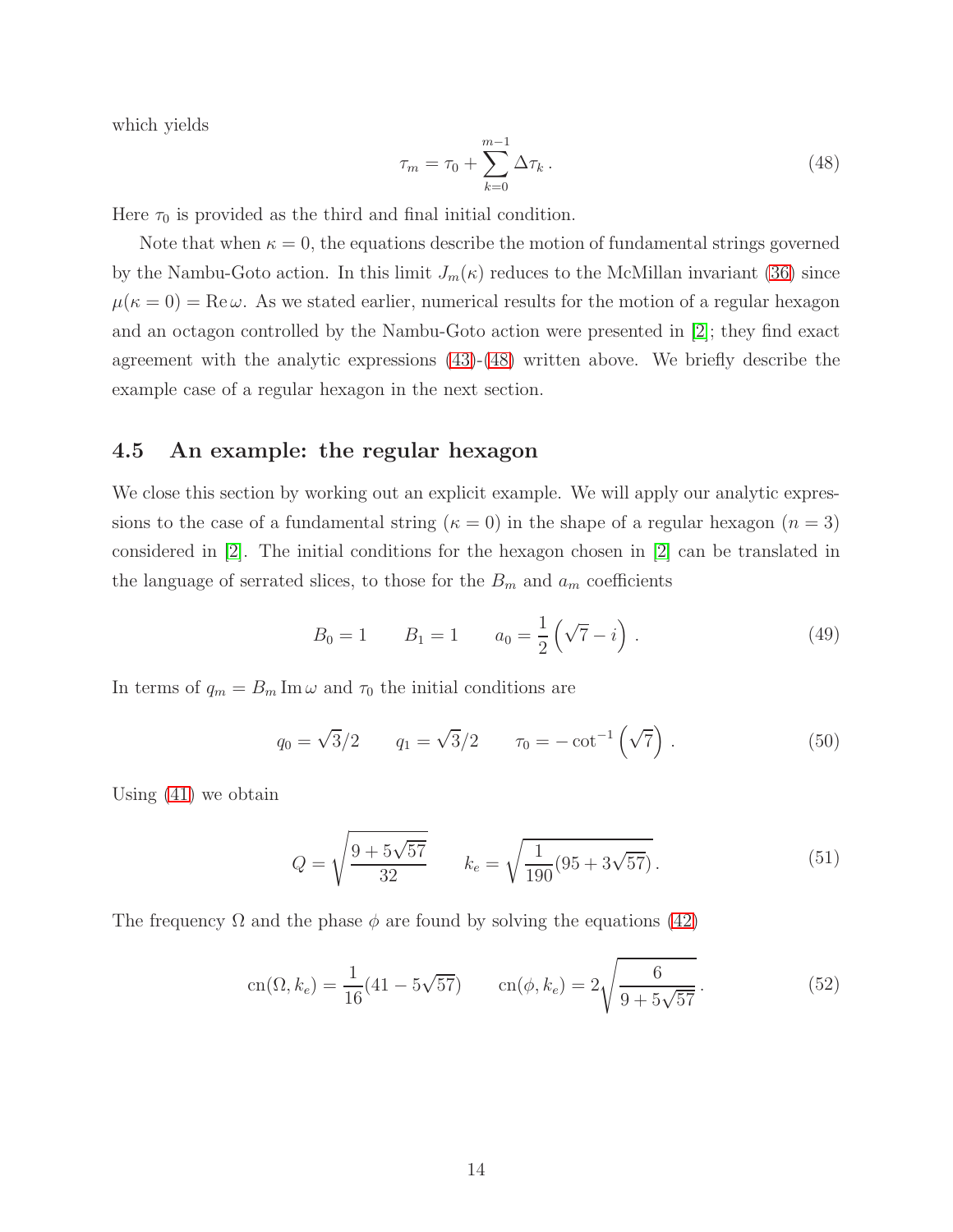These equations may have more than one possible solutions. Care must be taken to ensure they are consistent with the following initial condition

$$
\operatorname{cn}(\Omega + \phi) = \frac{q_1}{Q}.\tag{53}
$$

A consistent pair of solutions for  $\Omega$  and  $\phi$  is

$$
\Omega \approx 1.64294 + 4d_1 K(k_e) + 4id_2 K(\sqrt{1 - k_e^2})
$$
  
\n
$$
\phi \approx 7.06205 + 4c_1 K(k_e) + 4ic_2 K(\sqrt{1 - k_e^2}),
$$
\n(54)

where  $c_1, c_2, d_1, d_2$  are integers. As expected these solutions are arbitrary up to double periodicity, so any integral value for  $c_1, c_2, d_1, d_2$  works. Here  $K(k_e)$  is the complete elliptic integral of the first kind. The  $q_m$  evolve according to  $q_m = q_{\text{amp}}cn(\Omega m + \phi, k_e)$  where all the parameters have been computed above. The  $q_m$  turn out to lie in the field extension  $\mathbb{Q}[\sqrt{3}]$ . The first few values for  $q_m$  are

$$
\frac{\sqrt{3}}{2}, \frac{\sqrt{3}}{2}, -\frac{3\sqrt{3}}{14}, -\frac{307\sqrt{3}}{446}, -\frac{9631\sqrt{3}}{137618}, \frac{106748289\sqrt{3}}{172349618}, \frac{664717591693\sqrt{3}}{1857024006686}, \dots
$$
 (55)

The  $B_m$  coefficients are then given by  $B_m = q_m / \text{Im}\,\omega$ , and they turn out to lie in the rationals  $\mathbb{Q}$ . The first few values for  $B_m$  are

$$
1, 1, -\frac{3}{7}, -\frac{307}{223}, -\frac{9631}{68809}, \frac{106748289}{86174809}, \frac{664717591693}{928512003343}, -\frac{39977632574885123}{55400025215333527}, \dots
$$
(56)

The  $\Delta \tau_m$  can be computed using [\(46\)](#page-13-4). The first few values are

<span id="page-15-0"></span>
$$
\cot^{-1}\left(\frac{3}{\sqrt{7}}\right), \tan^{-1}\left(\frac{7\sqrt{7}}{11}\right), \tan^{-1}\left(\frac{1561\sqrt{7}}{4043}\right), \tan^{-1}\left(\frac{15344407\sqrt{7}}{33645531}\right), \dots \tag{57}
$$

The  $\Delta \tau_m$  found above can be used to find the individual  $\tau_m$ , corresponding to the  $AdS_3$ global times at which the collision of kinks takes place. The first few values are

$$
-\cot^{-1}\left(\sqrt{7}\right), \cot^{-1}\left(\sqrt{7}\right), \tan^{-1}\left(\frac{15}{\sqrt{7}}\right), \pi - \tan^{-1}\left(\frac{617}{167\sqrt{7}}\right), \pi - \tan^{-1}\left(\frac{9799}{52391\sqrt{7}}\right), \dots
$$
\n(58)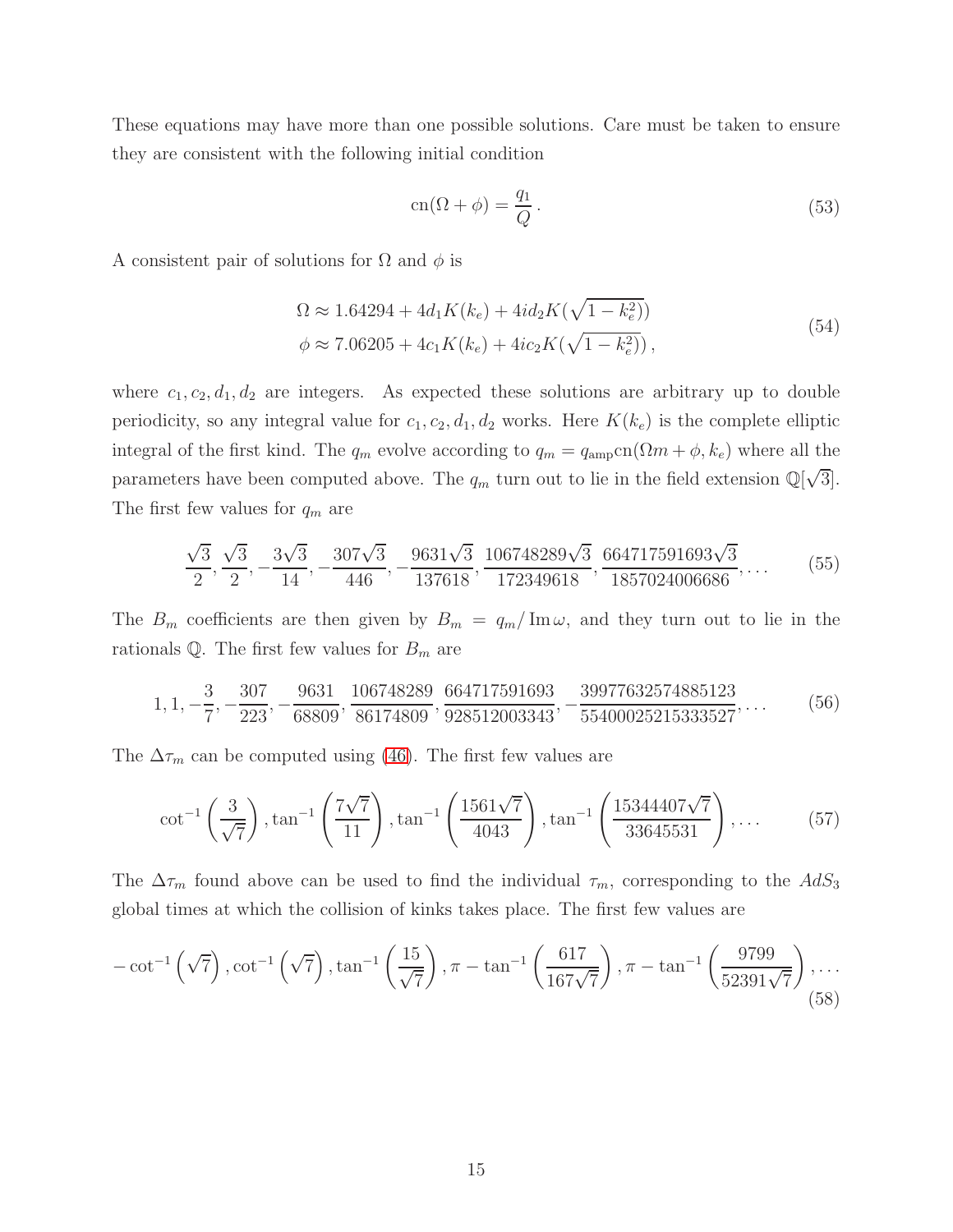Finally, the  $a_m$  coefficients can now be determined. They belong to the field extension of the rationals to include both i and  $\sqrt{7}$ , that is  $\mathbb{Q}[i,\sqrt{7}]$ . The first few values are

$$
\frac{1}{2}(\sqrt{7}-i), \frac{1}{2}(\sqrt{7}+i), \frac{1}{14}(\sqrt{7}+15i), \frac{1}{446}(-167\sqrt{7}+617i), \frac{-52391\sqrt{7}+9799i}{137618}, \dots \tag{59}
$$

<span id="page-16-0"></span>The  $\Delta \tau_m$  as listed in [\(57\)](#page-15-0) agree with the results of [\[2\]](#page-17-1).

# 5 Discussion

In our current approach, the key to finding the evolution law [\(12\)](#page-6-1) for segmented strings is to explicitly analyze the shape of the string worldsheet inside a given causal diamond, say the one with corners  $X_{00}$ ,  $X_{10}$ ,  $X_{01}$ , and  $X_{11}$ . We stipulate that the string worldsheet should coincide with a null geodesic on all four edges of the causal diamond. This stipulation is crucial because it allows us to consistently join causal diamonds together. Strikingly, the final form of the evolution law [\(12\)](#page-6-1) is purely algebraic, so simple that one might have guessed its form without the help of the interpolation ansatz [\(10\)](#page-6-2). We would like to understand more systematically how the class of generally covariant string actions maps onto the set of possible discrete evolution laws. To pose a definite starting point: Is there an obvious classical action from which the alternative evolution law [\(16\)](#page-7-1) arises?

Our study of strings with  $D_n$  symmetry is clearly the simplest of many possible problems one could consider, and already we encountered some interesting and non-trivial mathematics in the form of the McMillan map. Our use of the McMillan invariant  $I_m$  was limited to finding good ways of parametrizing initial conditions in terms of the parameters of the elliptic functions which solve the recursion relations. It would be satisfying to assign some deeper physical meaning to  $I_m$ , and to extend this approach to integrability to less symmetrical string motions.

The distinctive feature of segmented strings is that once an evolution law like [\(12\)](#page-6-1) is established (or accepted), one does not require a continuous spacetime. Instead, essentially algebraic constructions are enough, as outlined in [\[8\]](#page-17-7). We could for example replace  $AdS_3$  by a level set of an indefinite quadratic form on a vector space  $K^4$  where K is a number field, provided the quadratic form has signature (2, 2) over the reals. Integrable dynamics in such a "spacetime" might provide interesting new connections among dynamical systems, string theory, and number theory.